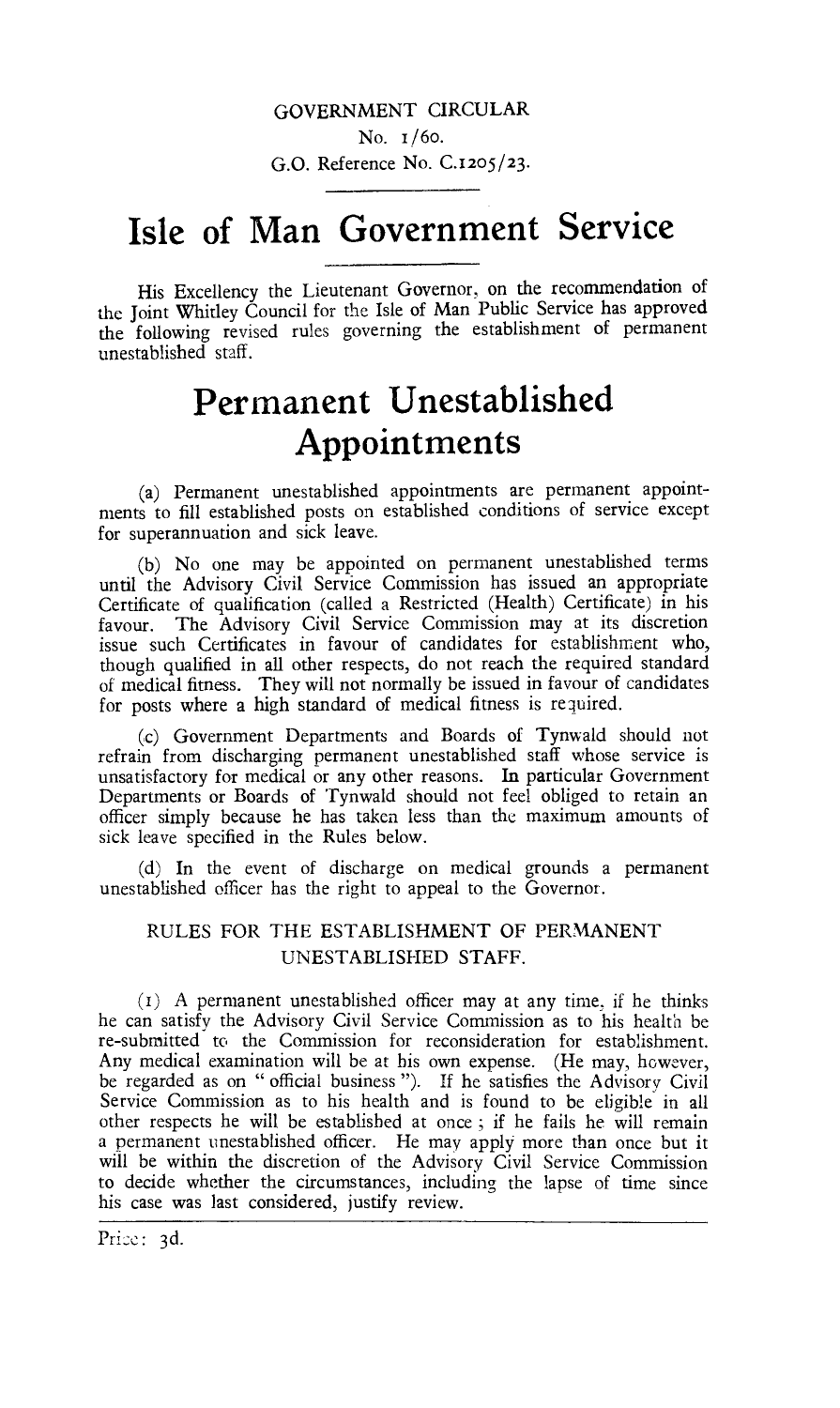(2) In future, all staff serving on permanent unestablished terms will be automatically established on completion of 20 years' service reckonable for pension provided that they are under 6o at the time and satisfy the Advisory Civil Service Commission that they have not become ineligible for establishment during that period on nationality or other grounds. Not all their service need have been on permanent unestablished terms. All permanent unestablished or "medical reject" service (as defined in the Rules for establishment of medical rejects Government Circular No. 106/49) which will reckon for pension on establishment will reckon in full for this purpose. Other unestablished service will reckon as to one-half to 13th July, 1949, and in full from 14th July, 1949. Part-time service will reckon towards the 20 years' qualifying period to the same extent as it would reckon for pension purposes on establishment.

(3) Where an officer will not be able to complete 20 years' reckonable service before his sixtieth birthday there will be at age 59 a review by the Advisory Civil Service Commission of his fitness for establishment which will be based on his sick leave record. The Advisory Civil Service Commission will regard as medically qualified for establishment without further evidence those who, at the date of submission to the Commission are certified by the Head of their Department or Secretary of their Board, as having had not more than nine months' sick leave in the preceding five years and not more than four months' sick leave in the preceding two years and who arc not on sick leave at the time of submission. If a certificate in these terms can be given, the Head of Department or Secretary of the Board need not submit the officer's sick leave record and the Advisory Civil Service Commission will regard the officer as medically qualified for establishment without further medical evidence. Where such certificate can not be given, or where the officer has less than five years' service, the sick leave record should he submitted and the Advisory Civil Service Commission will reach its decision after considering the case on its merits due regard being given for example to any sick leave incurred as a result of a non-recurrent injury or illness. Where staff are on sick leave at the time they become eligible for submission their case should be deferred until they return from sick leave.

(4) Officers medically rejected for establishment under Rule (3) may have their cases re-submitted to the Advisory Civil Service Commission on one subsequent occasion if the Department or Board can certify that they are then able to satisfy the criteria described in the second sentence of Rule (3). The Advisory Civil Service Commission will then regard them as medically qualified for establishment without further medical evidence.

*NOTE.* 

The initiative for submitting cases to the Commission under Rules (2), (3) and (4) should come from the employing department or Board of Tynwald.